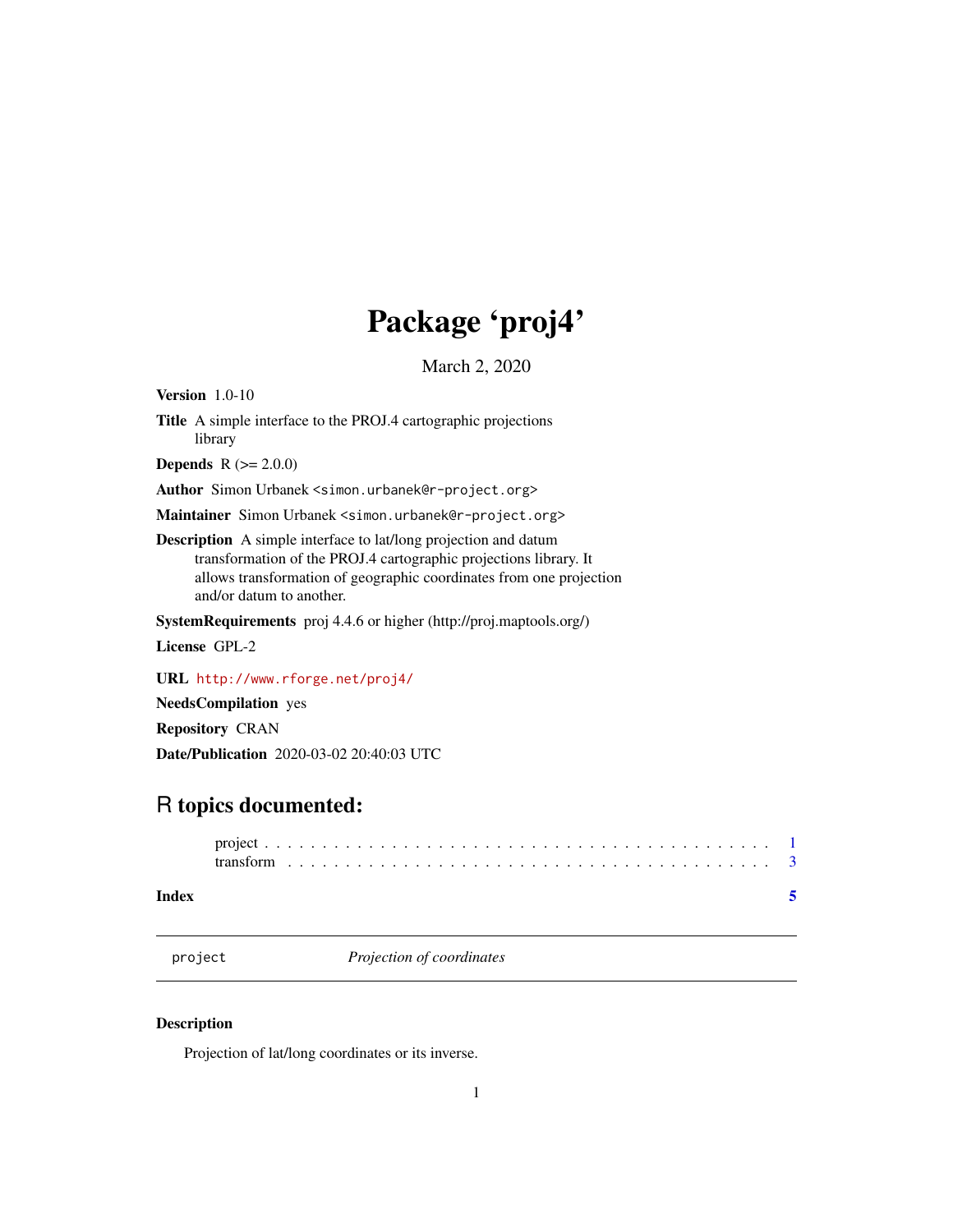#### Usage

```
project(xy, proj, inverse = FALSE, degrees = TRUE, silent = FALSE,
       ellps.default="sphere")
```
#### Arguments

| хy            | input (list, matrix or 2d-array) - see details below.                                                                                                                                                                                                                                                                                        |
|---------------|----------------------------------------------------------------------------------------------------------------------------------------------------------------------------------------------------------------------------------------------------------------------------------------------------------------------------------------------|
| proj          | projection definition                                                                                                                                                                                                                                                                                                                        |
| inverse       | if TRUE inverse projection is performed (from a cartographic projection into<br>lat/long), otherwise projects from lat/long into a cartographic projection.                                                                                                                                                                                  |
| degrees       | if TRUE then the lat/long data is assumed to be in degrees, otherwise in radians                                                                                                                                                                                                                                                             |
| silent        | if set to TRUE, warnings will be suppressed                                                                                                                                                                                                                                                                                                  |
| ellps.default | default ellipsoid that will be added if no datum or ellipsoid parameter is specified<br>in proj. Older versions of PROJ.4 didn't require a datum (and used sphere by<br>default), but 4.5.0 and higher always require a datum or an ellipsoid. Set to NA<br>if no datum should be added to proj (e.g. if you specify an ellipsoid directly). |

#### Details

The input can be a list of two or more vectors (if the list contains more than two entries, only first two entries are used and a warning is issued), a two-dimensional matrix or array (the number of columns or rows must be exactly two) or a vector of the length 2. For a 2x2 input the columns are taken as  $x$  and  $y$ . If the input is a list then the result will be a list with the entries named  $x$  and  $y$ , otherwise the result is a matrix with two columns.

When the list form is used, inputs are recycled with a warning when necessary.

proj specifies the target (or source if inverse) projection. The format can be either a single (unnamed) string which contains all parameters: "+proj=lcc +lat\_1=33 +lat\_2=45 +lat\_0=39 +lon\_0=-96" or an unnamed vector of complete individual parameters: c("+proj=lcc","+lat\_1=33","+lat\_2=45","+lat\_0=39","+lo or a named vector or list that will be composed into parameters: list(proj="lcc",lat\_1=33,lat\_2=45,lat\_0=39,lon\_0=-96)

if degrees is TRUE then the latitude and longitude are expected to be in degrees, if FALSE then in radians.

#### Value

A two column matrix or list of coordinates. If the input was a list then the output will be a list, otherwise a matrix.

#### References

```
https://proj.org/
```
#### Examples

```
## this is just very simple, because we don't want to depend on
## maps package, so we can't show more useful stuff..
data(state)
s <- project(state.center, "+proj=merc")
```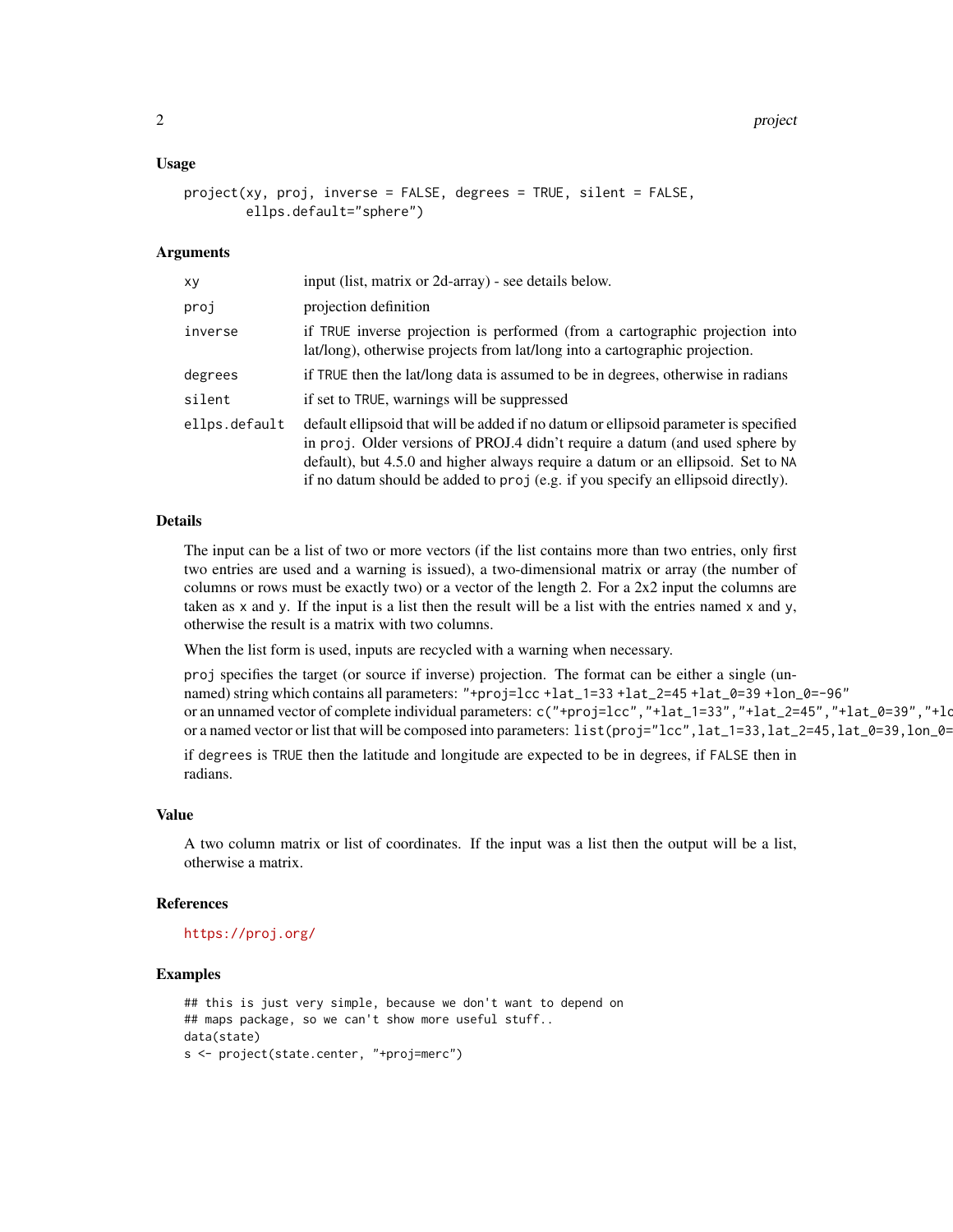#### <span id="page-2-0"></span>transform 3

```
plot(s, type='n', asp=1)
text(s,, state.abb)
```
transform *Transform geographic coordinates from one projection into another*

#### Description

Transformation of geographics coordinates from one projection to another, using PROJ.4 library.

#### Usage

ptransform(data, src.proj, dst.proj, silent=TRUE)

#### Arguments

| data     | input (list, matrix or 2d-array) - see details below. |
|----------|-------------------------------------------------------|
| src.proj | description of the source projection                  |
| dst.proj | description of the destination projection             |
| silent   | if set to TRUE, warnings will be suppressed           |

#### Details

The data can be a list of vectors (if the list contains more than three entries, only first three entries are used and a warning is issued), a two-dimensional matrix or array (the number of columns or rows must be at most three). If the input is a list then the result will be a list with the entries named x, y and z, otherwise the result is a matrix with three columns.

When the list form is used, inputs are recycled with a warning when necessary. All unspecified coordinates are set to zero.

Note that the project specification *must* include an ellipsoid or a datum. Add ellps='sphere' to obtain the same result as older PROJ.4 versions with no datum specification.

Datum files must be installed in order to be able to perform datum shifts (on Windows they should be located in c:\proj) - see PROJ.4 website for the download of datum files.

#### Value

A matrix with three columns or list with projected coordinates. If the input was a list then the output will be a list, otherwise a matrix.

#### Author(s)

Simon Urbanek

#### References

<https://proj.org/>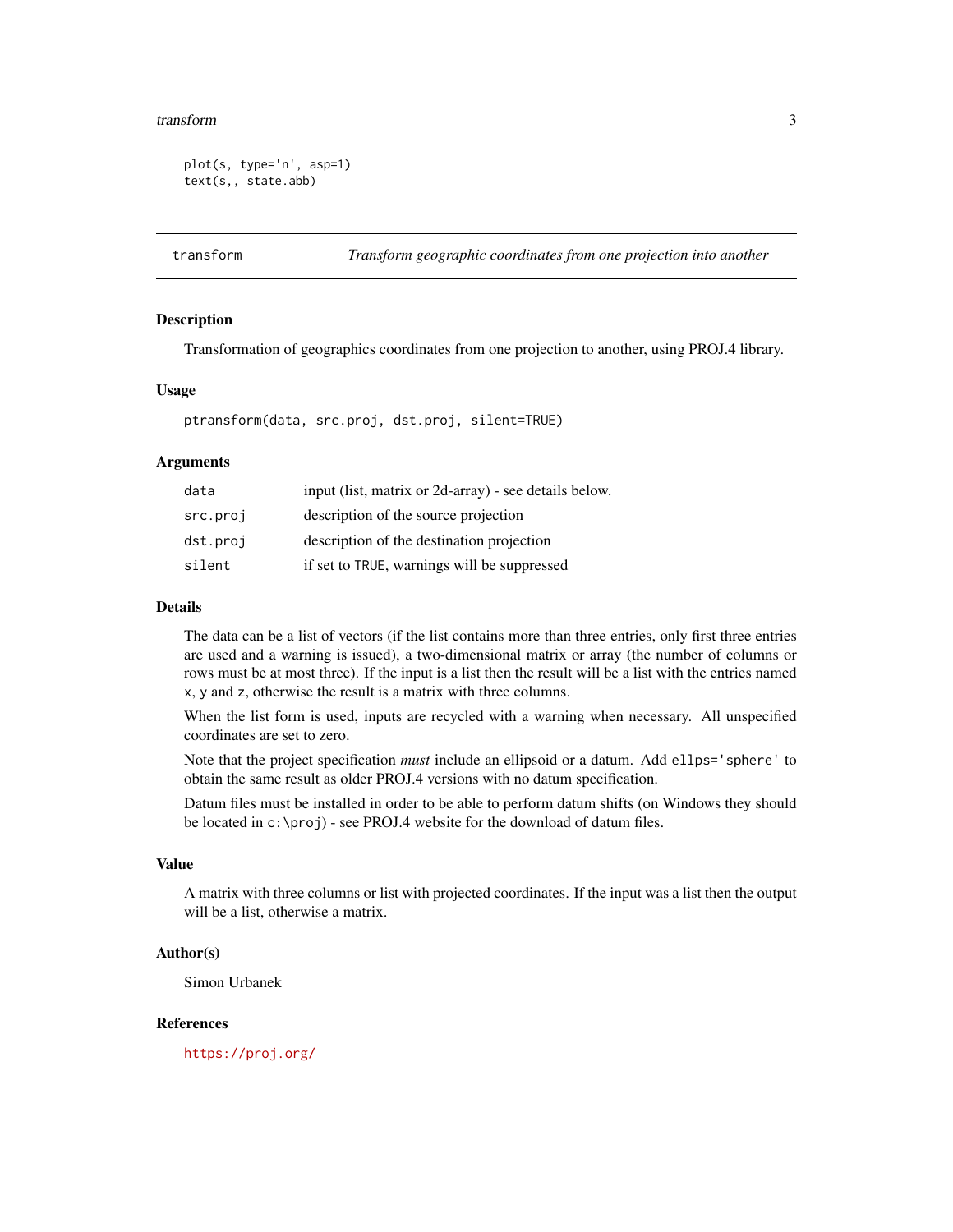#### Examples

```
data(state)
sc <- cbind(state.center$x, state.center$y)
## this is essentially the same as project except
## that the default lat/long input is in radians
tr <- ptransform(sc/180*pi, '+proj=latlong +ellps=sphere',
                 '+proj=merc +ellps=sphere')
## we can compare it with the project result
res <- project(sc, c(proj="merc"))
## ptransform has z coordinate which is 0 for this projection
summary(tr - cbind(res, 0))
```